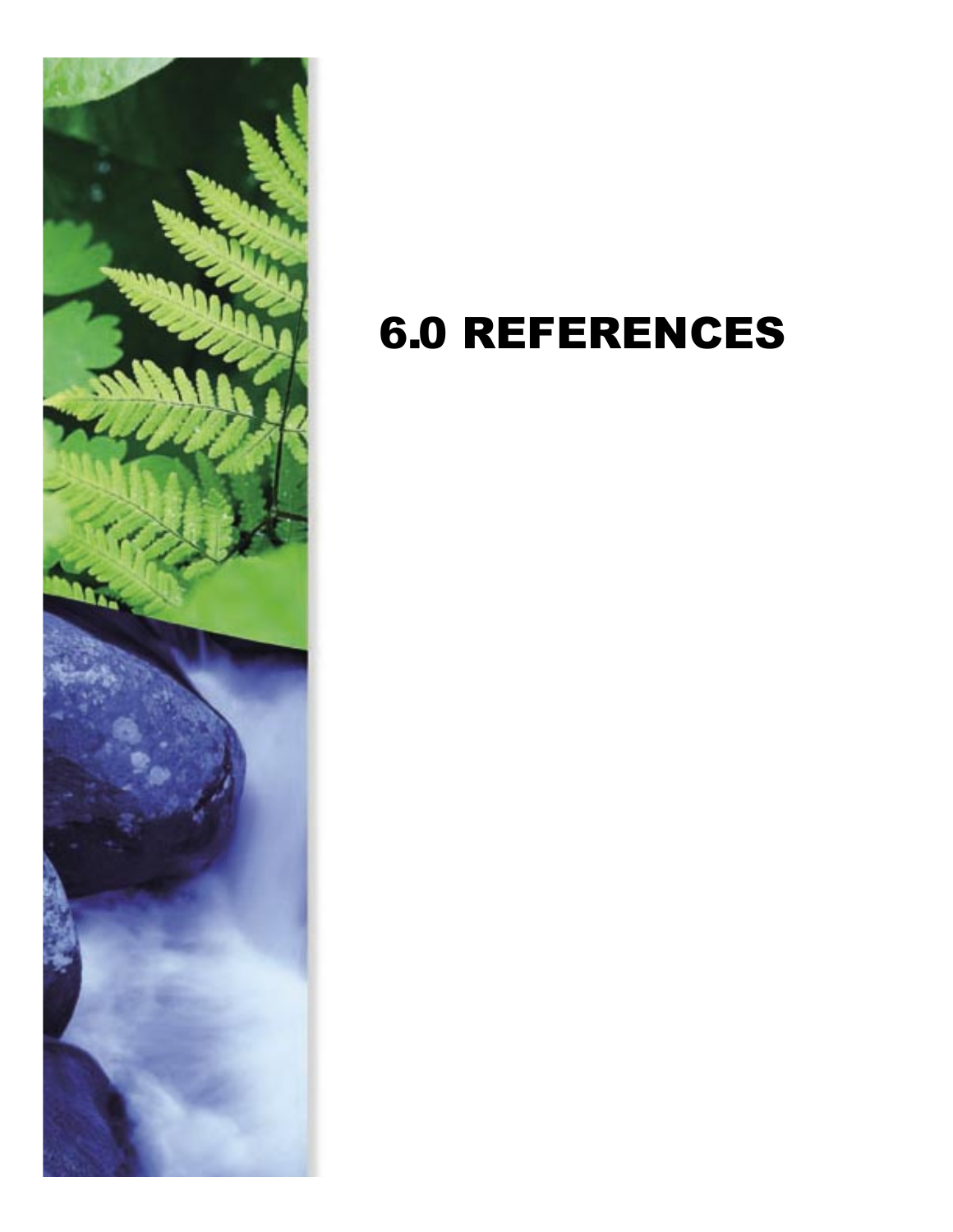

## *6.0 REFERENCES*

- The Academy for Natural Sciences Patrick Center for Environmental Research, The Conservation Fund, and Natural Lands Trust. *Schuylkill Watershed Conservation Plan.* May 31, 2001
- *Alexander, Edwin P. On the Main Line: The Pennsylvania Railroad in the 19th Century. New York: Clarkson N. Potter, Inc.,* 1971
- Anderson, Jay. *Time Machines: The World of Living History.* Nashville: American Association for State and Local History, 1984
- Bailey, Robert G. *Ecoregions of the United States.* United States Forest Service. March, 1995
- Berks County Planning Commission. *Berks County Open Space and Recreation Plan.* January, 1994
- Bomberger, Bruce and William Sisson. *Made in Pennsylvania: An Overview of the Major Historical Industries of the Commonwealth.*  Harrisburg: Pennsylvania Historical and Museum Commission, 1991
- Bonnell, Victoria E. and Lynn Hunt. eds., *Beyond the Cultural Turn: New Directions in the Study of Social and Cultural History.* Berkeley: University of California Press, 1999
- Chaney, David. *The Cultural Turn: Scene-Setting Essays on Contemporary Cultural History.* London: Routledge, 1994
- Chester County Planning Commission. *Landscapes, Managing Change in Chester County 1996-2020.* 1996.
- Commonwealth of Pennsylvania, Department of Conservation and Natural Resources "Listing of Threatened and Endangered Species in the Schuylkill Watershed." 2002

Pennsylvania State Parks Web Site, http://www.dcnr.state.pa.us/stateparks/index.htm

Commonwealth of Pennsylvania, Department of Conservation and Natural Resources, Bureau of Forestry Weiser State Forest Web Site, http://www.dcnr.state.pa.us/forestry/ stateforests/forests/weiser/weiser.htm

Commonwealth of Pennsylvania, Department of Environmental Protection "Listing of Exceptional Value Streams in the Schuylkill Watershed"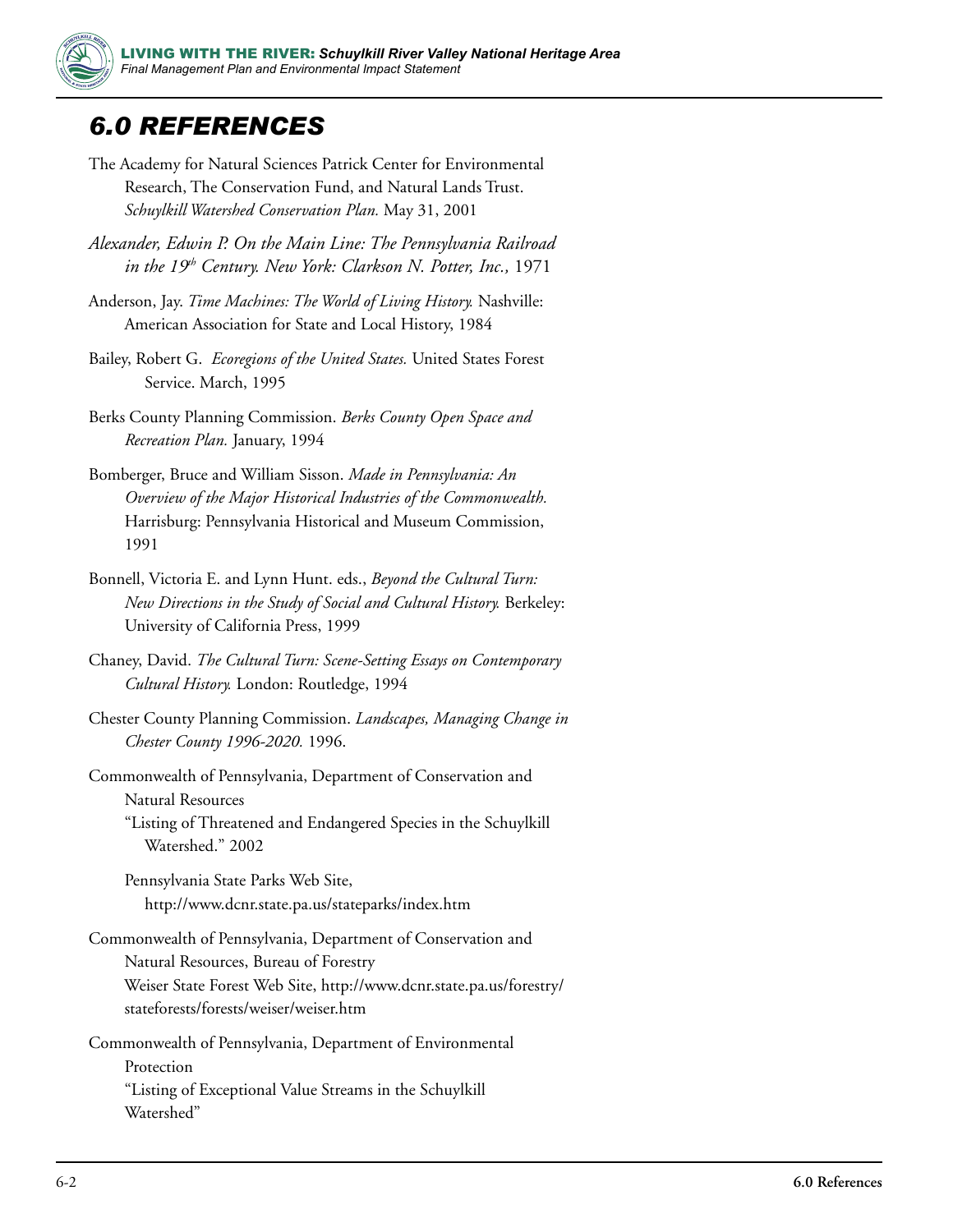

"Water Contamination Sources and Causes in the Schuylkill Watershed." 2002.

"Floodplains of Pennsylvania." 1996.

- Commonwealth of Pennsylvania, Fish and Boat Commission "Listing of Streams Supporting Native Trout Populations." 2002.
- Commonwealth of Pennsylvania, Montgomery County, Department of Parks

Green Lane Park Web Site, http://www.montcopa.org/parks/ green%20lane.htm

Commonwealth of Pennsylvania, Office of Archaeology. "Listing of Archaeology Sites in the Schuylkill River Heritage Corridor." Report to History Now, June 2002.

The Conservation Fund. *State of the Schuylkill River Watershed. 2002.*

Cotter, John L. et al. *The Buried Past: An Archaeological History of Philadelphia.* Philadelphia: University of Pennsylvania Press, 1992.

D.K. Shifflet Company *1999 Pennsylvania Economic Impact Report*, 2000

*Pennsylvania Heritage Tourism Study,* 1999

- Fletcher, Ellen. "Strategic Plan for Interpretation." Report to the Schuylkill River Heritage Corridor, August 1994.
- Fletcher, Stevenson W. *Pennsylvania Agriculture and Country Life.* Harrisburg: Pennsylvania Historical and Museum Commission, 1971.
- Gallery, John Andrew. ed., *Philadelphia Architecture: A Guide to the City.*  2nd ed. Philadelphia: Foundation for Architecture, 1994.
- Falk, John H. and Lynn D. Dierking. *The Museum Experience.*  Washington, DC: Whalesback Books, 1992.
- Fike, Jean. *Terrestrial & Palustrine Plant Communities of Pennsylvania.* Pennsylvania Natural Diversity Inventory. June 1999.
- Holton, James L. *The Reading Railroad: History of a Coal Age Empire.* 2 vols. Laury's Station, PA: Garrigues House, 1989.

## Hosmer, Charles.

*Presence of the Past: A History of the Preservation Movement in The United States Before Williamsburg.* Washington, DC: National Trust for Historic Preservation, 1965.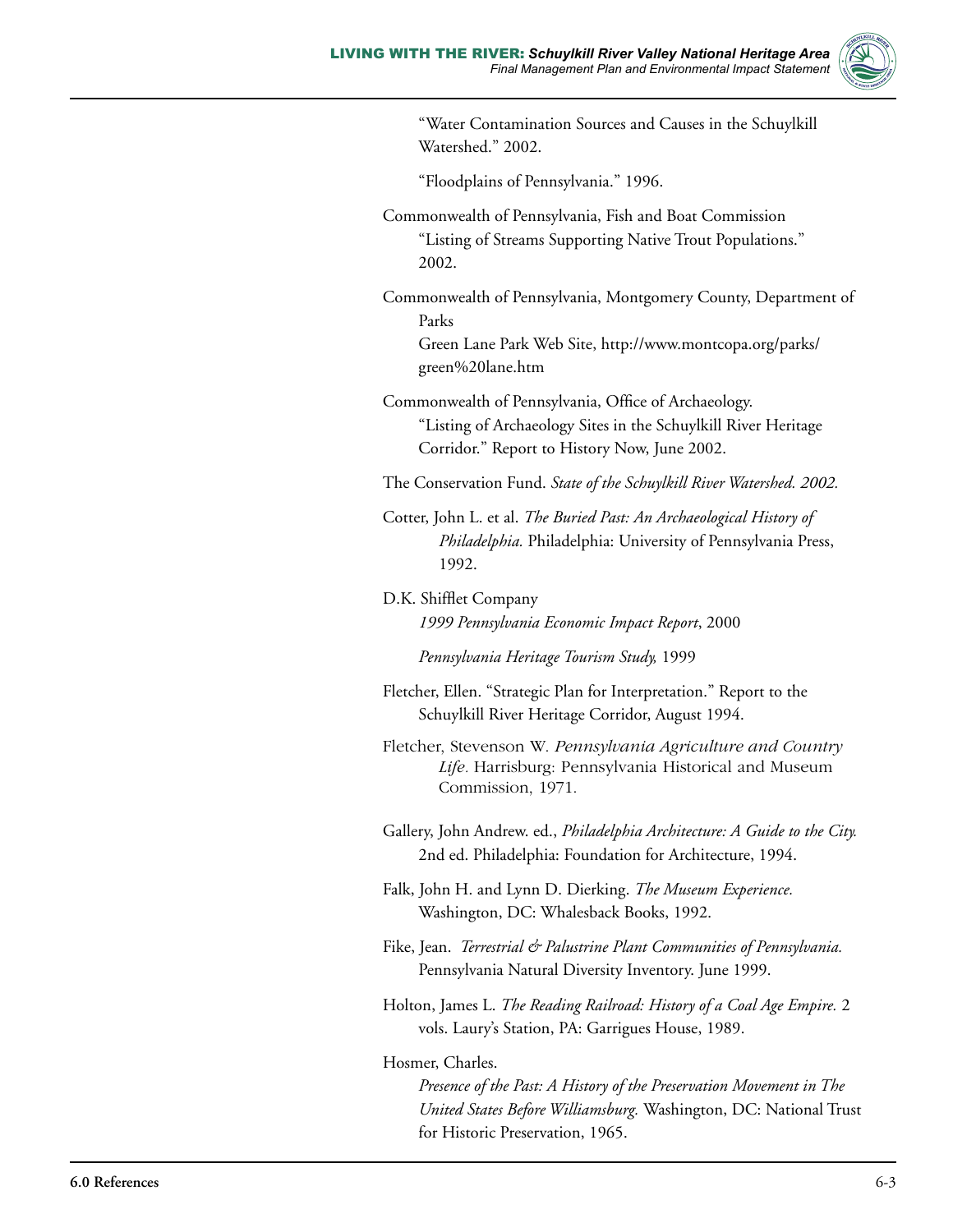

*Preservation Cones of Age: From Williamsburg to the National Trust, 1926-1949.* Charlottesville, VA: University Press of Virginia,1981.

- Isaacs, Susan. "Folklife Resources." Report to the Schuylkill River Heritage Corridor, 1993.
- Kammen, Michael. *Mystic Chords of Memory: The Transformation of Tradition in American Culture.* New York: Knopf, 1991.
- Karp, Ivan, et al. eds. *Museums and Communities: The Politics of Public Culture.* Washington: Smithsonian Institution Press, 1992.
- Kirshenblatt-Gimblett, Barbara. *Destination Culture: Tourism, Museums, and Heritage.* Berkeley: University of California Press, 1998.
- Kyvig, David E. and Myron A. Marty. *Nearby History: Exploring the Past Around You.* Nashville: American Association for State and Local History, 1982.
- Leon, Warren and Roy Rosenzweig. Eds., *History Museums in the United States: A Critical Assessment.* Urban, IL: University of Illinois Press, 1989.
- Lipsitz, George. *Time Passages: Collective Memory and American Popular Culture.* Minneapolis: University of Minnesota Press, 1990.
- Longwoods International for Greater Philadelphia Tourism Marketing Corporation *The 2000 Travel Year: Profile of Visitation to the City of Philadelphia vs. Other Four Counties*
- Lowenthal, David. *The Past is a Foreign Country.* New York: Cambridge University Press, 1985.
- Manayunk Development Corporation *2000 Annual Report*

*Next Steps for Manayunk, 1998*

*The Manayunk Canal, 1993*

- McDonald, Terrence J. ed., *The Historic Turn in the Human Sciences.*  Ann Arbor: University of Michigan Press, 1996.
- Meinig, D.W. ed., *The Interpretation of Ordinary Landscapes.* New York: Oxford University Press, 1979.
- Miller, Donald L. and Richard E. Sharpless. *The Kingdom of Coal: Work, Enterprise, and Ethnic Communities in the Mine Fields.*  Philadelphia: University of Pennsylvania Press, 1985.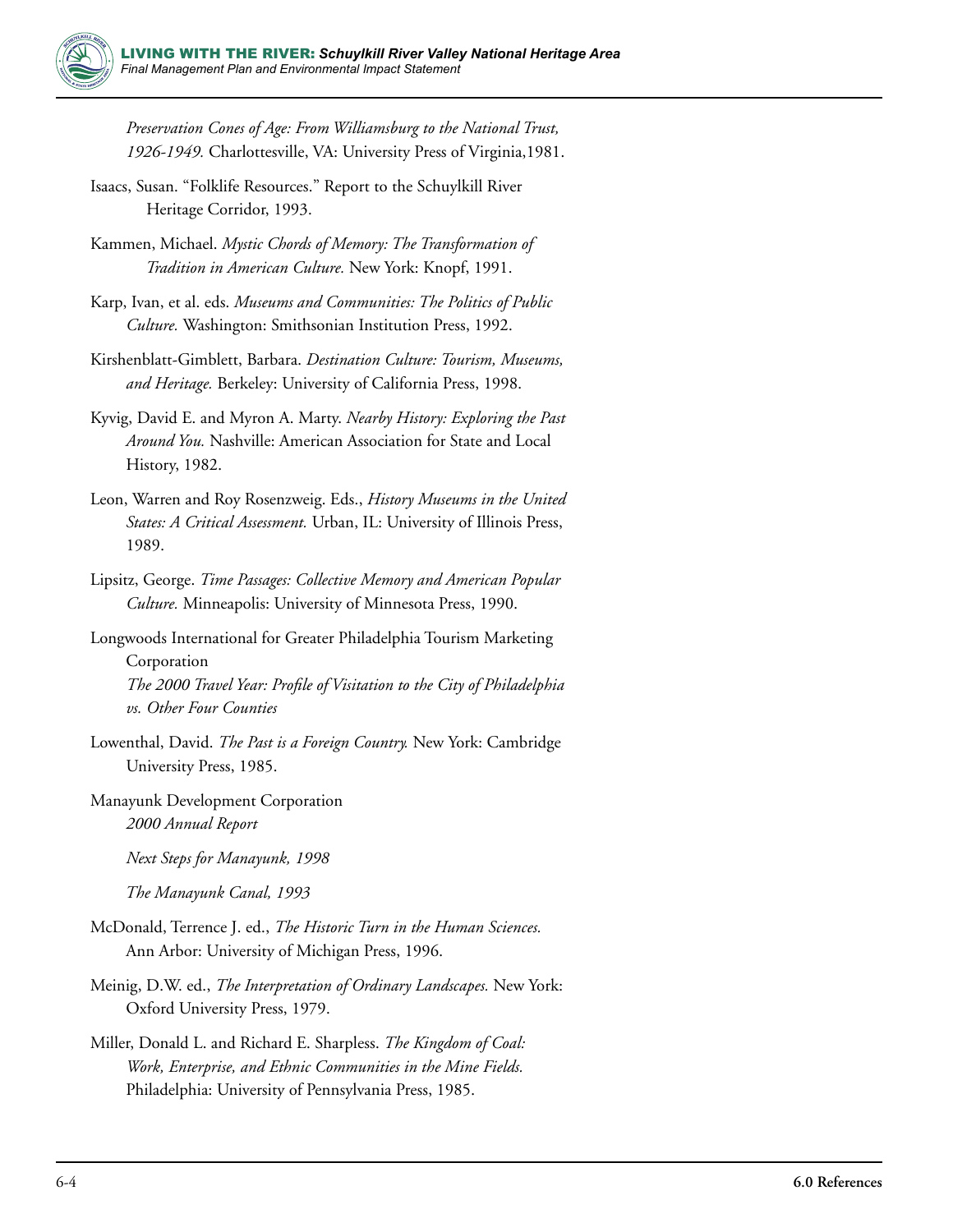

Montgomery County. *Building a Greenway Community: Schuylkill River Greenway Stewardship Study for Montgomery County, PA.* March 2001. *Creating an Open Space Legacy: Montgomery County Open Space Plan.* 1996. Nolan, J, Bennett. *The Schuylkill.* New Brunswick: Rutgers University Press, 1951. *Pennsylvania: A Guide to the Keystone State.* (American Guide Series.) New York: Oxford University Press, 1940. Schuylkill River Heritage Corridor *The Schuylkill Heritage Corridor: Unlocking the Secrets of America's Hidden River. (Management Action Plan.)* Pottstown: Schuylkill River Greenway Association, March 1995. Schuylkill River Greenway Association Web Site, http://www.schuylkillriver.org "Schuylkill River Trail System" (map) "Schuylkill River Water Trail" (guide) Schultz & Williams "Marketing the Schuylkill." Report to the Schuylkill River Heritage Corridor, October 1994. "Cultural Landscapes: Current Tourism Activities." Report to the Schuylkill River Heritage Corridor, December 1993. Smith, Philip Chadwick Foster. *Philadelphia on the River.* Philadelphia: Philadelphia Maritime Museum in cooperation with the University of Pennsylvania Press, 1986. Suny, Ronald Grigor, et al. "Review Essays: Beyond the Cultural Turn," in *American Historical Review*, Volume 107, Number 5, December 2002. Tilden, Freeman. *Interpreting Our Heritage.* 3rd ed. Chapel Hill: University of North Carolina Press, 1977. Tyler, Norman. *Historic Preservation: An Introduction to Its History, Principles, and Practice.* New York: W.W. Norton, 2000. U.S. Army Corps of Engineers, Philadelphia District